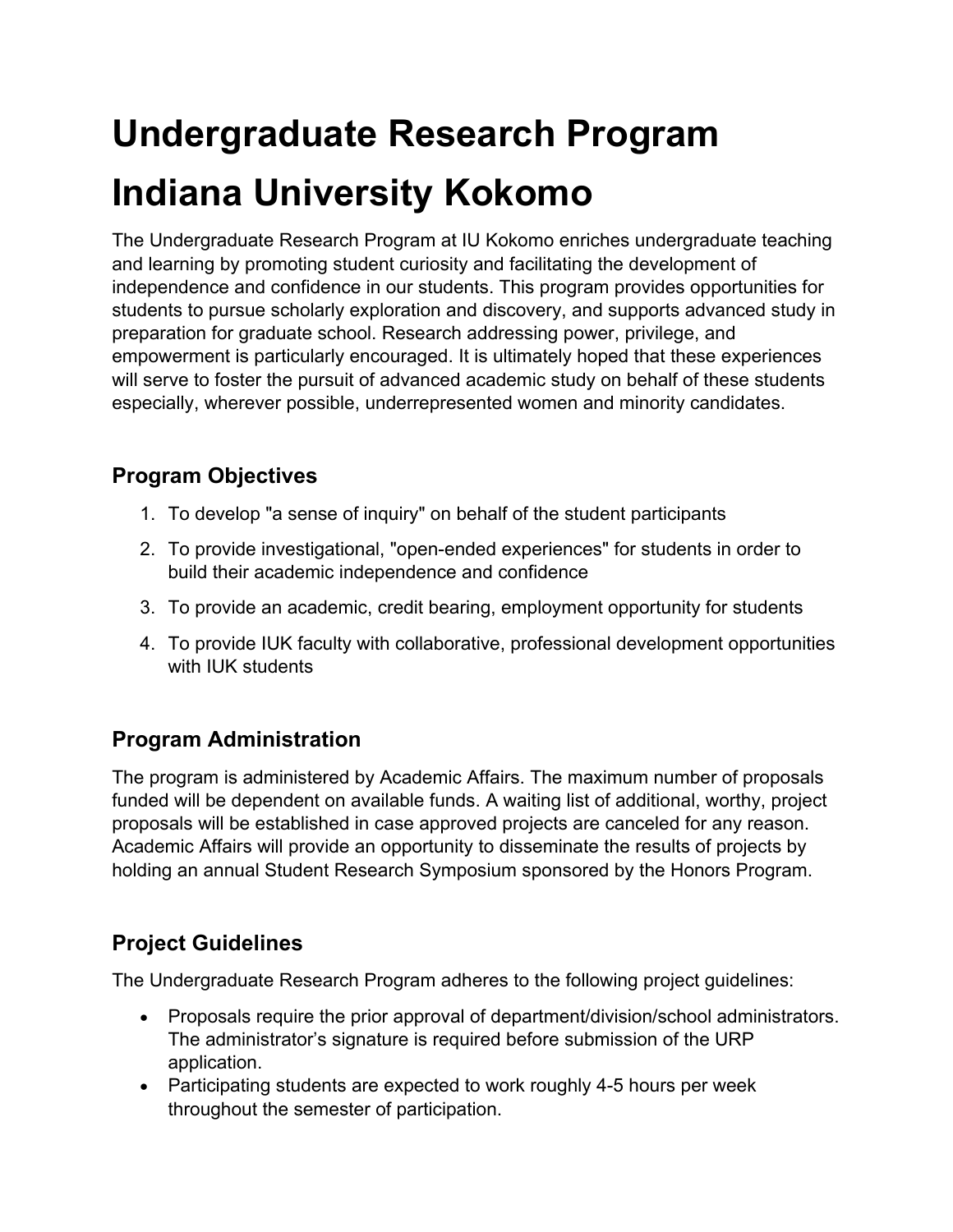- It will be the responsibility of the faculty supervisor to ensure that the expectations of the student project are reasonable and achievable within the allotted timeframe of the proposal.
- All program participants will be encouraged to present and/or publish their project and its findings through some suitable, professional forum and/or publication.
- Any full-time faculty is eligible to supervise a research project.
- Faculty are generally limited to no more than one project in any semester, as the goal is to spread out opportunities broadly among faculty and students.
- Faculty may reapply to continue research into a second semester, but they *must*  submit a new application. In addition, priority for funding will go to first-time student applicants.
- Faculty should submit a summary of the project outcomes and how student learning objectives were achieved upon the conclusion of the project.

### **Compensation**

Faculty participants will receive a stipend of \$1,500 for the coordination of the URP with the student. Faculty may reapply to continue research into a second semester/term, but they *must* submit a new application.

Student participants will be provided with a stipend of \$750 for the one-semester/term project. Funding of the student activities will not extend beyond the semester/term unless the faculty supervisor reapplies for funding in the next semester/term. Funding for the projects will not be provided to another student if the student is not able to fulfill their URP responsibilities in the specified semester/term.

Students may engage in the project as a for-credit experience with the faculty member as the instructor. If this takes place, the faculty member receives compensation for only one of the activities (internship credit/class or URP funding), whichever is paid higher.

# **Evaluation of Proposals**

The Indiana University Kokomo Faculty Development and Grants Committee (FDGC) is charged with the ongoing responsibility to review applications and to recommend funding allocations for URP applications submitted by faculty and students to the Office of Academic Affairs. Projects should be judged based on how well they meet the program's objectives, and based on the URP evaluation criteria which explains what is expected in the submitted proposals.

**How to Apply**